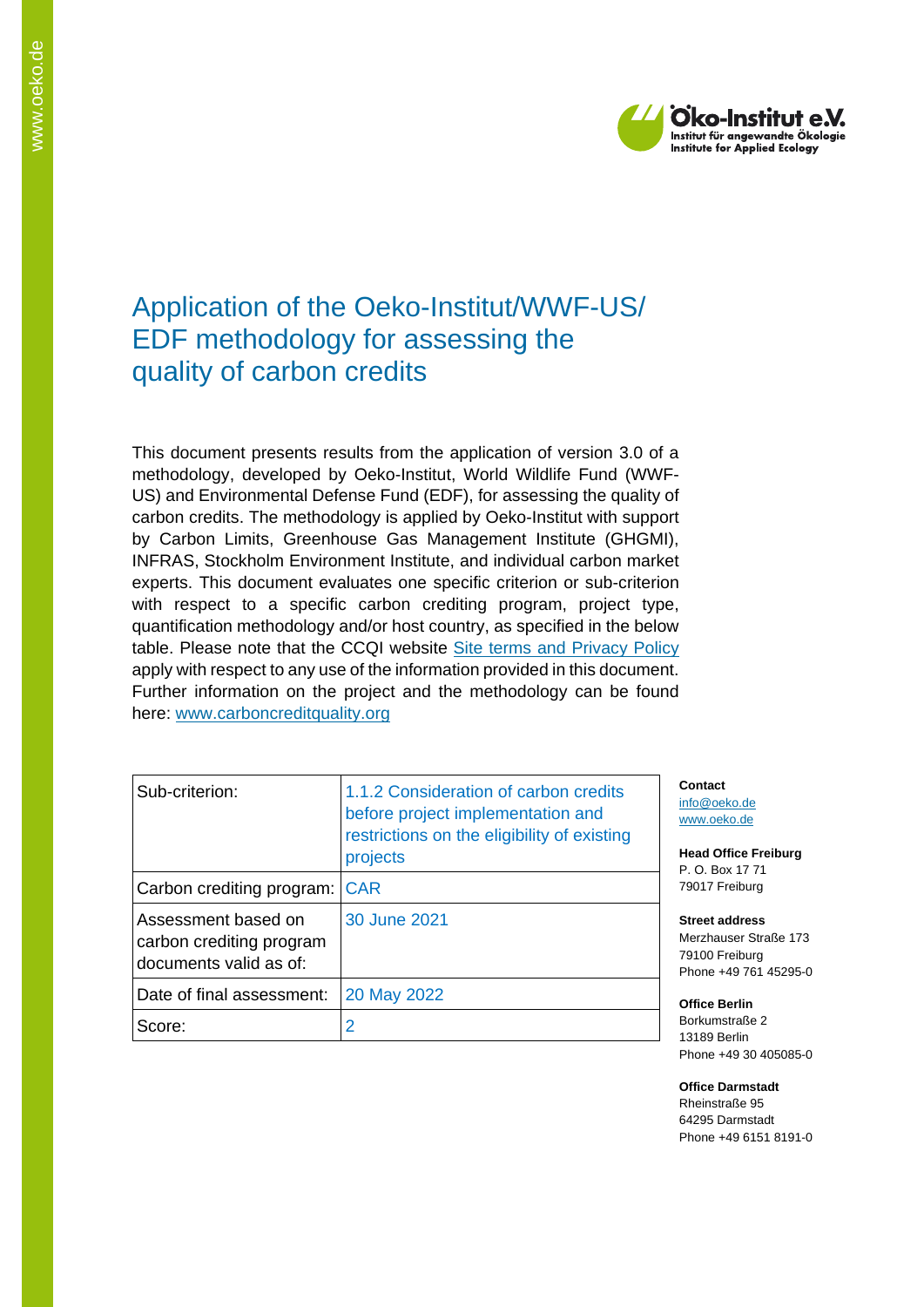# **Assessment**

## **Indicator 1.1.2.1**

#### **Relevant scoring methodology provisions**

The methodology assesses whether a carbon crediting program requires project owners to publicly document their intent to register a project the time that can lapse after the investment decision before any form of public documentation of the intent of using carbon credits must be made. The scores are applied as follows:

| The program requires public documentation of intent of registering a project:                                              | <b>Score</b> |
|----------------------------------------------------------------------------------------------------------------------------|--------------|
| Before the decision to proceed with the project is made                                                                    | 5            |
| Within six months after the decision to proceed with the project is made                                                   |              |
| No such requirement, or more than six months are allowed to pass after the decision to<br>proceed with the project is made |              |

#### **Information sources considered**

- 1 Reserve Offset Program Manual, Version March 12, 2021 [https://www.climateactionreserve.org/wp](https://www.climateactionreserve.org/wp-content/uploads/2021/03/Reserve_Offset_Program_Manual_March_2021.pdf)[content/uploads/2021/03/Reserve\\_Offset\\_Program\\_Manual\\_March\\_2021.pdf](https://www.climateactionreserve.org/wp-content/uploads/2021/03/Reserve_Offset_Program_Manual_March_2021.pdf)
- 2 U.S. Landfill Project Protocol, Version 5.0, April 2019 [https://www.climateactionreserve.org/wp](https://www.climateactionreserve.org/wp-content/uploads/2019/07/U.S._Landfill_Project_Protocol_V5.0.pdf)[content/uploads/2019/07/U.S.\\_Landfill\\_Project\\_Protocol\\_V5.0.pdf](https://www.climateactionreserve.org/wp-content/uploads/2019/07/U.S._Landfill_Project_Protocol_V5.0.pdf)
- 3 Forest Protocol, Version 4.0, June 28, 2017 <https://www.climateactionreserve.org/how/protocols/forest/>

## **Relevant carbon crediting program provisions**

Provision 1 Source 1, section 3.3.5 "Project Listing", page 26: "Once the project submittal fee has been received, the Reserve reviews the forms to determine whether they are complete and conducts a preliminary assessment of the project's eligibility according to the eligibility criteria set forth within the appropriate protocol. Once this review is satisfactorily completed, the project is "listed" and made publicly available on the Reserve. Project verification activities cannot begin until a project is listed. Review of submitted forms will generally take no more than 10 business days.

> Note that a project may be verified against the protocol version in place at the time of project submittal as long as the project is verified by its verification deadline (see Section 3.4.2). As long as a project meets it verification deadline, a project developer is not required to verify against a new protocol version, even if one becomes effective in between the time a project is submitted and registered. Project developers always have the option, however, of voluntarily choosing to verify against the most recent version of a protocol at any time.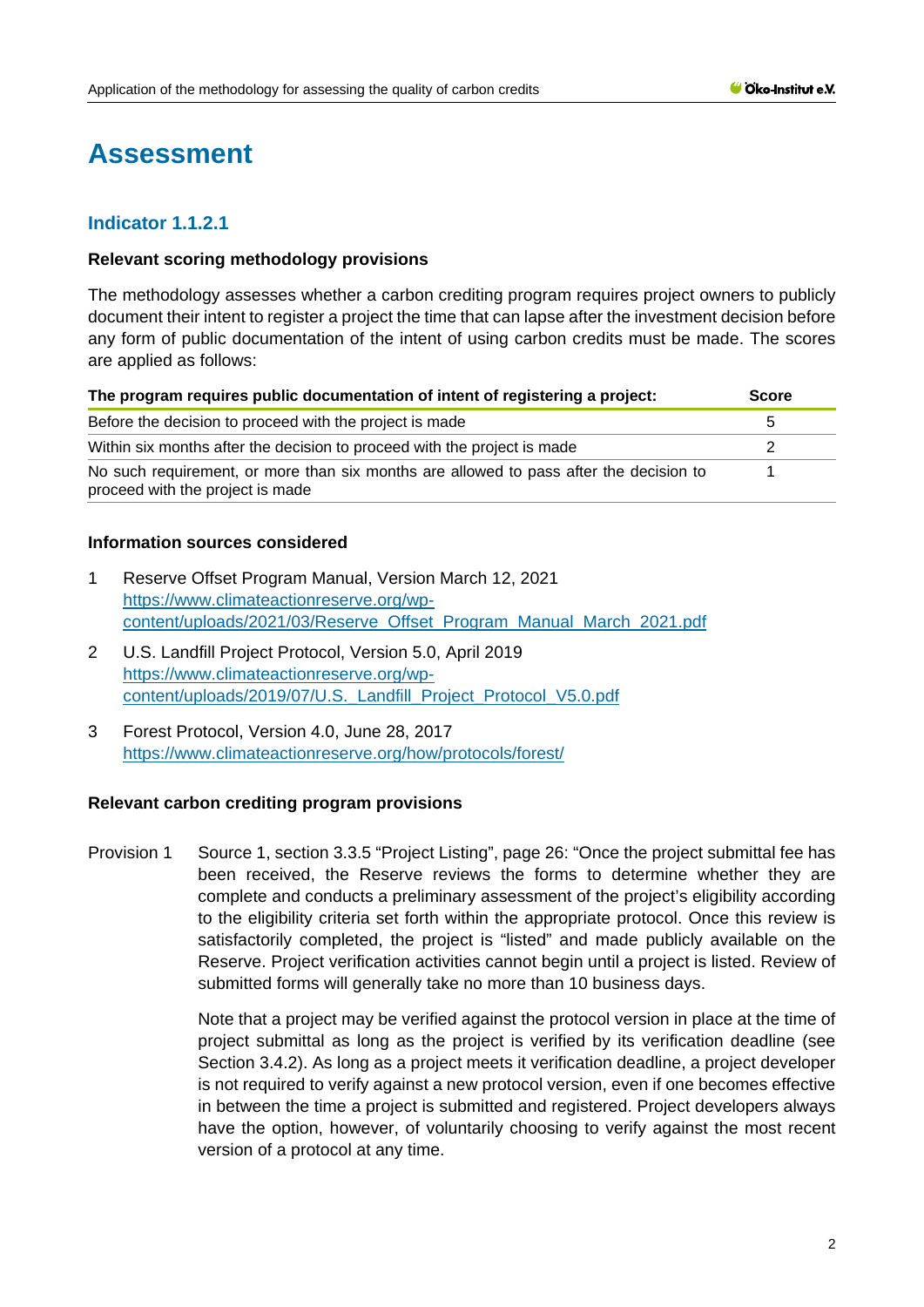Listing a project does not constitute a validation or verification of the project or its eligibility; it is a preliminary review of project information provided to the Reserve by the project developer. It is not a final determination of the eligibility of the project, nor does it guarantee CRT issuance or CRT ownership. Project registration and CRT issuance is contingent upon the submission and approval of all required forms and documents for a particular project type, including, but not limited to:

- Attestation of Title (see Section 3.3.6)
- Attestation of Voluntary Implementation (see Section 3.3.7)
- Attestation of Regulatory Compliance (see Section 3.3.8)
- NOVA/COI form (see Section 3.3.9)
- Verification Report, Verification Statement, and List of Findings"
- Provision 2 Source 2, section 3.2 "Project Start Date", page 5: […] "To be eligible, the project must be submitted to the Reserve no more than twelve months after the project start date. Projects may always be submitted for listing by the Reserve prior to their start date. For projects that are transferring to the Reserve from other offset registries, start date guidance can be found in the Program Manual."
- Provision 3 Source 3, section 10 "Glossary of Terms", page 114: "A Forest Project is considered "listed" when the Project Operator has created an account with the Reserve, submitted the required Project Submittal form and other required documents, paid the project submission fee, and the Reserve has approved and accepted the project for listing"

## **Assessment outcome**

The carbon crediting program is assigned a score of 1.

## **Justification of assessment**

The provisions of the Reserve Offset Program Manual, the U.S. Landfill Project Protocol and Forest Protocol do not include any requirements to publicly document the intent of registering a project.

## **Indicator 1.1.2.2**

## **Relevant scoring methodology provisions**

The methodology assesses whether carbon crediting programs place a limit on the time that can lapse after a mitigation activity starts reducing or removing emissions for a project to be eligible under the program. If the program has any restrictions in place, it receives an upgrade of 1 score point to the score received under indicator 1.1.2.1 otherwise this score is retained.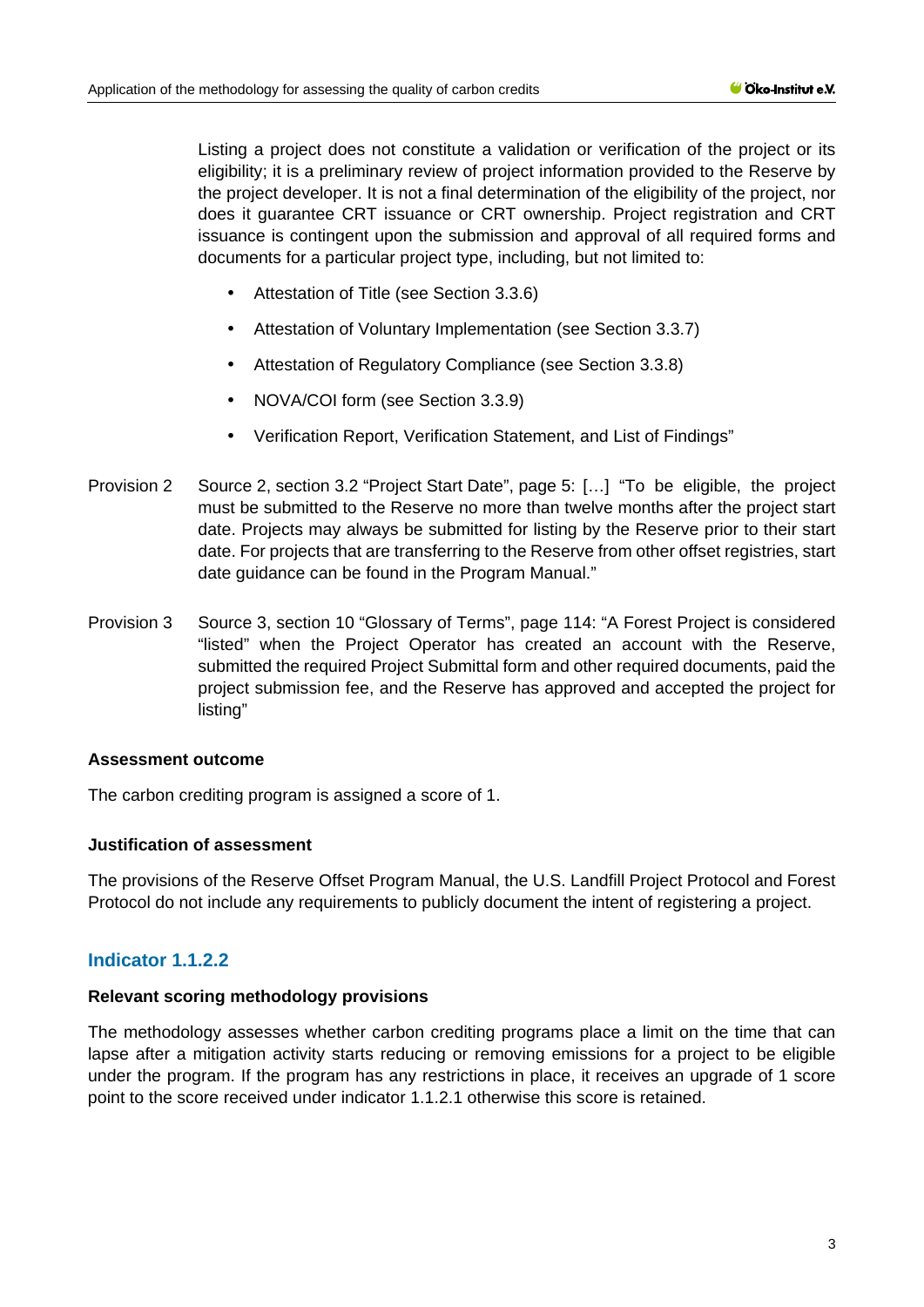| The program has time restrictions until when validation or registration needs<br>to be completed for projects that already started the mitigation activity | <b>Upgrade to score</b><br>received under<br>indicator 1 |
|------------------------------------------------------------------------------------------------------------------------------------------------------------|----------------------------------------------------------|
| Yes                                                                                                                                                        | +1 score point                                           |
| <b>No</b>                                                                                                                                                  | No change                                                |
|                                                                                                                                                            |                                                          |

#### **Information sources considered**

- 1 Reserve Offset Program Manual, Versi[on March 12, 2021](https://www.climateactionreserve.org/wp-content/uploads/2021/03/Reserve_Offset_Program_Manual_March_2021.pdf)  [https://www.climateactionreserve.org/wp](https://www.climateactionreserve.org/wp-content/uploads/2021/03/Reserve_Offset_Program_Manual_March_2021.pdf)[content/uploads/2021/03/Reserve\\_Offset\\_Program\\_Manual\\_March\\_2021.pdf](https://www.climateactionreserve.org/wp-content/uploads/2021/03/Reserve_Offset_Program_Manual_March_2021.pdf)
- 2 U.S. Landfill Project Protocol, Version 5.0, April 2019 [https://www.climateactionreserve.org/wp](https://www.climateactionreserve.org/wp-content/uploads/2019/07/U.S._Landfill_Project_Protocol_V5.0.pdf)[content/uploads/2019/07/U.S.\\_Landfill\\_Project\\_Protocol\\_V5.0.pdf](https://www.climateactionreserve.org/wp-content/uploads/2019/07/U.S._Landfill_Project_Protocol_V5.0.pdf)
- 3 Forest Protocol, Version 4.0, June 28, 2017 <https://www.climateactionreserve.org/how/protocols/forest/>

#### **Relevant carbon crediting program provisions**

Provision 1 Source 1, section 2.4.3 "Project Start Date", pages 10-11. "In general, the start date for a project will correspond to the start of the activity that generates GHG reductions (sometimes referred to as "start of operations"). Specific requirements for determining the start date of a project are contained in each protocol.

> The Reserve limits the eligibility of projects according to their start dates. Start date restrictions are intended to accommodate "early actors" for a period of time following the adoption of new protocols, but to otherwise restrict eligibility to new projects. The Reserve's general policy is as follows:

> 1. For qualifying projects that have not previously been listed or registered on a greenhouse gas registry or program:

a. For a period of 12 months following the adoption by the Reserve Board of any new protocol, the Reserve will accept projects for listing with start dates (as defined in the protocol) that are no more than 24 months earlier than the date of the Reserve protocol's adoption. These are considered pre-existing projects.

b. After the 12-month period following the date of the Reserve protocol's adoption, the Reserve will accept projects for listing with start dates (as defined in the protocol) that are no more than six months prior to the date on which they are submitted. A project submitted within six months of its start date is considered a "new" project.

2. For qualifying projects that have previously been listed or registered on a greenhouse gas registry or program:

a. Projects with start dates (as defined in a relevant Reserve protocol) on or after January 1, 2001 but more than 24 months earlier than the date of adoption of a relevant new Reserve protocol – and which were listed or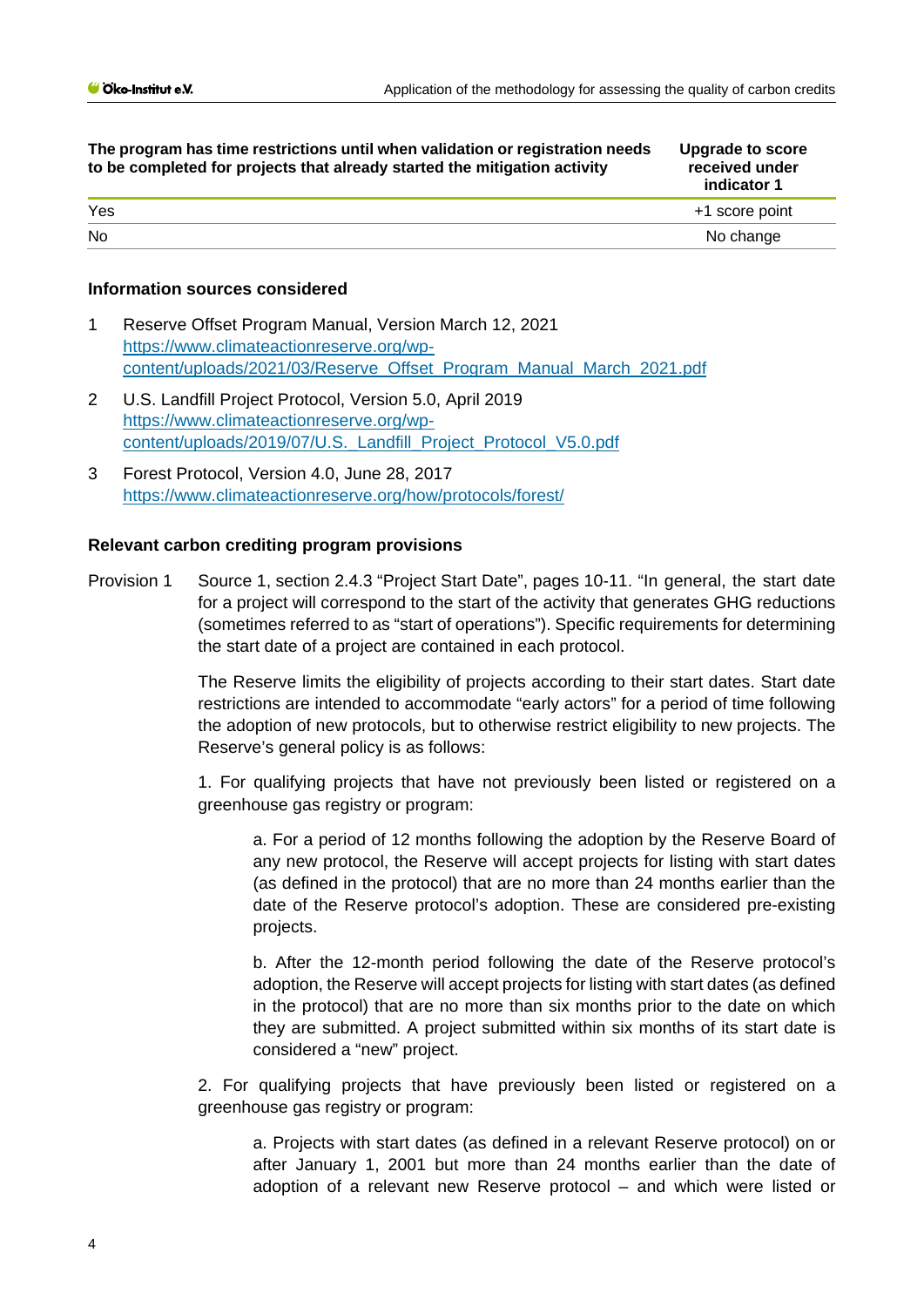registered with another registry or program at least 24 months earlier than the date of adoption of the new Reserve protocol – may apply for transfer to the Reserve. These are considered pre-existing projects.

b. Projects with start dates (as defined in a relevant Reserve protocol) that are no more than 24 months before and no more than 12 months after the date of adoption of a relevant new Reserve protocol – and that were listed or registered with another registry or program no more than 12 months after the date of adoption of the new Reserve protocol – may apply for transfer to the Reserve.

c. Projects with start dates (as defined in a relevant Reserve protocol) that are more than 12 months after the date of adoption of a relevant new Reserve protocol, and that were listed or registered with another registry or program within six months of the project start date, may apply for transfer to the Reserve.

The Reserve considers a protocol to be "new" if it:

- Covers an entirely new project type not covered by any of the Reserve's existing protocols;
- Creates a wholly new category of eligible projects under an existing protocol (in which case only the new project category would qualify for a 12-month period of "early actor" eligibility); or
- Significantly expands the geographic coverage of the protocol (in which case only projects in newly covered geographic areas would qualify for a 12-month period of "early actor" eligibility).

If a new version of a protocol is adopted (e.g., updating from Version 1.0 to Version 2.0), this does not necessarily mean it will be considered a "new" protocol."

Provision 2 Source 1, Section 3.4.3 "Initial Verification and Registration", page 31-32: "A project must complete verification within 12 months of the end of its initial reporting period. To satisfy this verification deadline, the project developer must submit a completed Verification Report and signed Verification Statement to the Reserve.

> For project types that require annual verification at a minimum, the Verification Statement and Report may cover a maximum of 12 months of project activity, with the following exceptions. A pre-existing project (see Section 2.4.3) undergoing its initial verification and registration with the Reserve may submit a Verification Statement and Report that cover multiple years, back to the project's start date. This data is considered "historic data." Historic data may only be registered during a pre-existing project's initial verification with the Reserve. The Reserve also allows project developers to register more than 12 months of data during a project's initial verification period while still meeting the 12-month verification deadline (based on the maximum initial reporting period specified by each protocol), or register a project's initial verification period as a zero-credit reporting period (see Section 3.4.5).18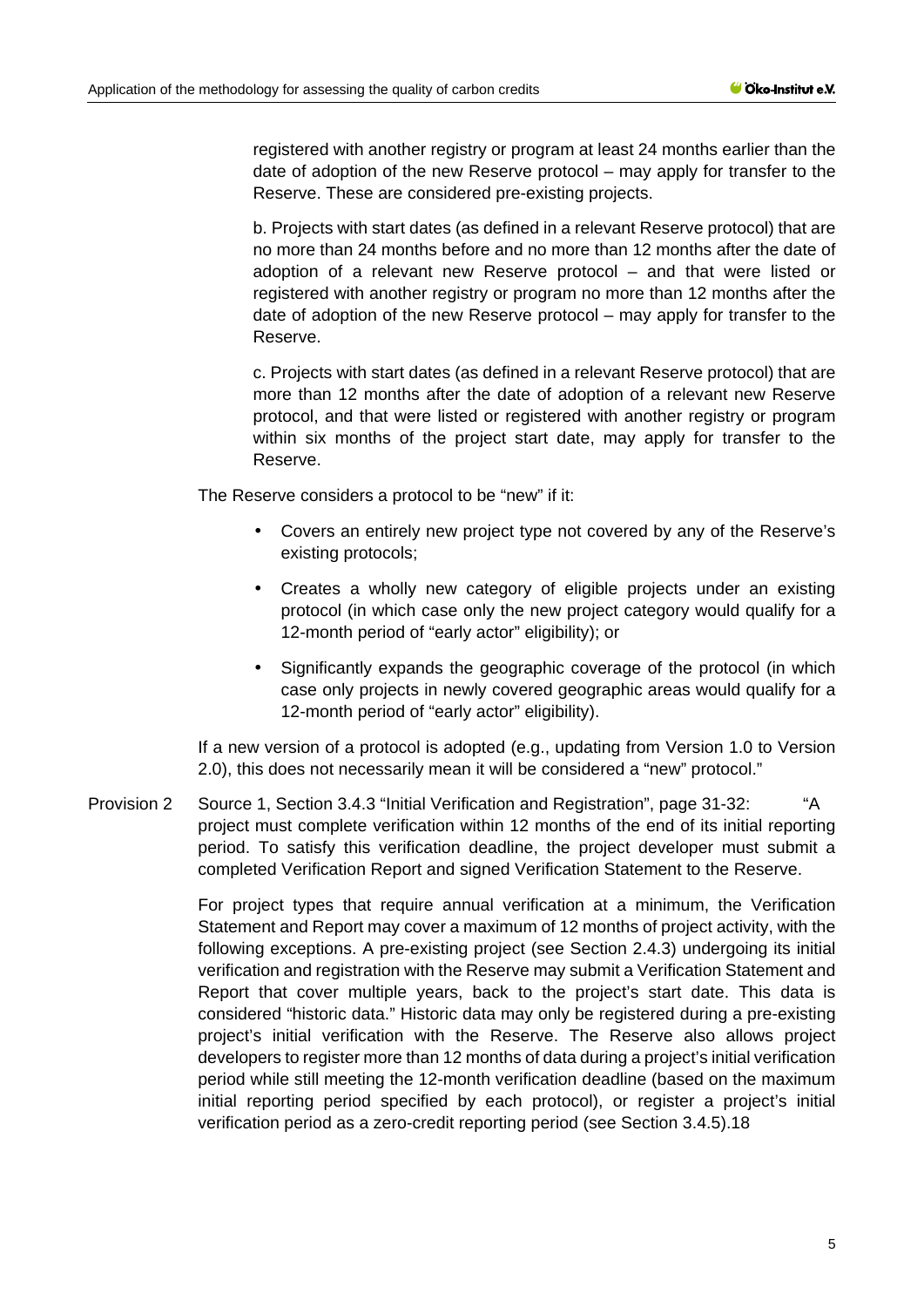A project is considered "registered" when the project has been successfully verified by an approved third-party verification body, submitted by the project developer to the Reserve for final approval, and accepted by the Reserve.

A project that fails to meet its initial verification deadline must re-submit under the latest version of the applicable protocol. Projects that do so are not subject to the start date requirements in Section 2.4.3, provided that the project met all applicable requirements at the time of initial submittal.

If a project misses its initial verification deadline, the project is "de-listed"19 in the Reserve software and is no longer viewable by the public. The Reserve will contact the project developer to inform them they must re-submit under the latest version of the protocol within 60 calendar days of notification.

If the project developer re-submits the project within 60 calendar days, the project is "re-listed" under the same project ID and the project maintains its original start date. The project is given a new listing date.

If the project developer fails to re-submit within 60 calendar days, the project is cancelled. The project developer could still re-submit the same project at a later date, but it would be assigned a new project ID and would have to meet all the requirements of the applicable protocol, including start date requirements.

Projects that successfully re-list must submit either 1) a Verification Statement and Verification Report or 2) a Zero-Credit Reporting Period Acknowledgment and Election form within 12 months of re-submittal, with the following exceptions. Forest and urban forest projects are not eligible for zero-credit reporting periods and therefore must complete initial verification within 12 months of re-submittal.

If a re-listed project misses the deadline above, the project is cancelled. Again, the project developer could still re-submit the same project at a later date, but it would be assigned a new project ID and would have to meet all the requirements of the applicable protocol, including start date requirements."

Provision 3 Source 2, section 3.2 "Project Start Date", page 5: "The project start date shall be defined by the project developer, but must be no more than 90 days after landfill gas is first destroyed in a project destruction device, regardless of whether sufficient monitoring data are available to report reductions. The start date is defined in relation to the commencement of methane destruction, not other activities that may be associated with project initiation or development.

> To be eligible, the project must be submitted to the Reserve no more than twelve months after the project start date. Projects may always be submitted for listing by the Reserve prior to their start date. For projects that are transferring to the Reserve from other offset registries, start date guidance can be found in the Program Manual."

Provision 4 Source 3, section 7.3.2 "Verification Periods", pages 43-44: "The verification period is the length of time over which GHG emission reductions from project activities are verified. The initial verification period for a landfill project is limited to one reporting period (i.e., up to 24 months). […]